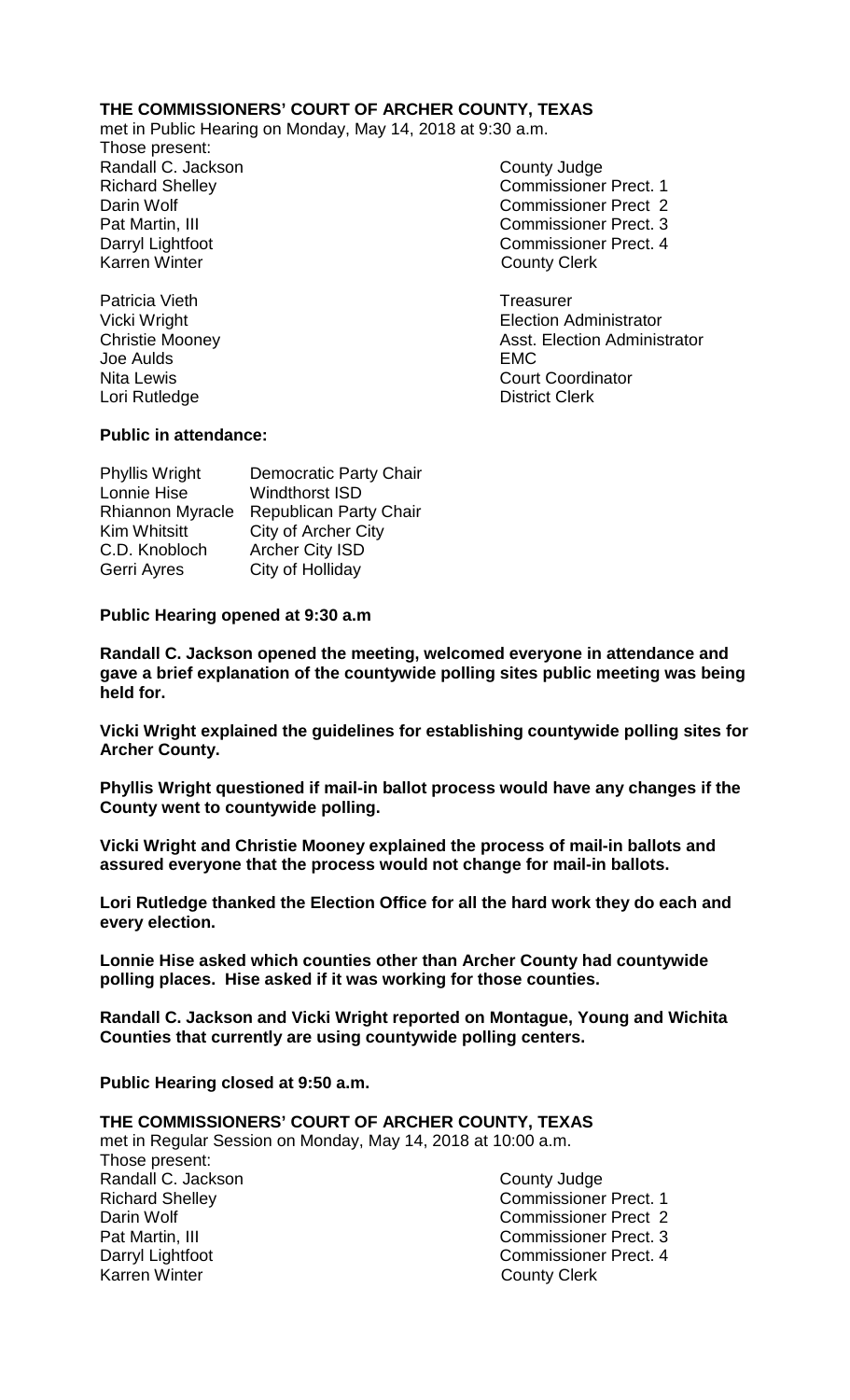Patricia Vieth **Treasurer** Lori Rutledge **District Clerk** David Levy **County Attorney** Nita Lewis **Nita Lewis** Court Coordinator Staci Beesinger Sheriff Amanda Necessary **County Agent** 

Joe Aulds Emergency Management Coordinator Dawn Vieth Tax Assessor/Collector

Public in Attendance: Michael Hayes with Texas Department of Motor Vechiles

## A. CALL TO ORDER:

 Greeting, Roll Call and Determination of Quorum Pledge of Allegiance to the United States and Texas Flags Registration of Attendees by the County Court Clerk

*The meeting was called to order by Randall C. Jackson, County Judge, and a quorum was noted.*

## *B. Approve Final Agenda.*

## **Item #4 was struck from the Action Agenda due to no action being required.**

## **ORDER TO APPROVE FINAL AGENDA**

The motion was made by Richard Shelley and seconded by Darin Wolf to approve the Final Agenda. Voting yes 1-2-3-4

#### C. PUBLIC COMMENTS, MISCELLANEOUS REPORTS, DISCUSSIONS OR PRESENTATIONS AGENDA:

Public Comments**: Amanda Necessary gave a report on 4H Roundup and the participates that went. Necessary discussed 4H projects: Consumer Judging, Horse Judging, Archery, Rifle, Trap Shooting, and State Roundup. Also, reported that Deana Vieth has been selected as outstanding adult leader from across the State.**

**Lori Rutledge announced LaNell Beesinger is retiring. Rutledge will start taking applications immediately. Rutledge would like to have the new hire in place by July 2, 2018.**

**Patricia Vieth reminded everyone of Cheryl Beesinger's retirement party on Thursday, May 24, 2018 at the Archer Library.**

**Patricia Vieth discussed courthouse security. Vieth reported that TAC can send someone to put on a workshop. She would like for all offices to have a meeting after an incident so that we could discuss what was done correctly and what needs more work.**

#### D. ACTION AGENDA:

1. Approve departmental reports.

#### **ORDER TO APPROVE REPORTS**

The motion was made by Pat Martin, III and seconded by Darryl Lightfoot to approve departmental reports: **Treasurer; Indigent Health; Extension Agent; Sheriff**. Voting yes 1-2-3-4

2. Approve vouchers for payment.

# **ORDER TO APPROVE VOUCHERS**

The motion was made by Randall C. Jackson and seconded by Darin Wolf to approve vouchers for payment. Voting yes 1-2-3-4-Judge